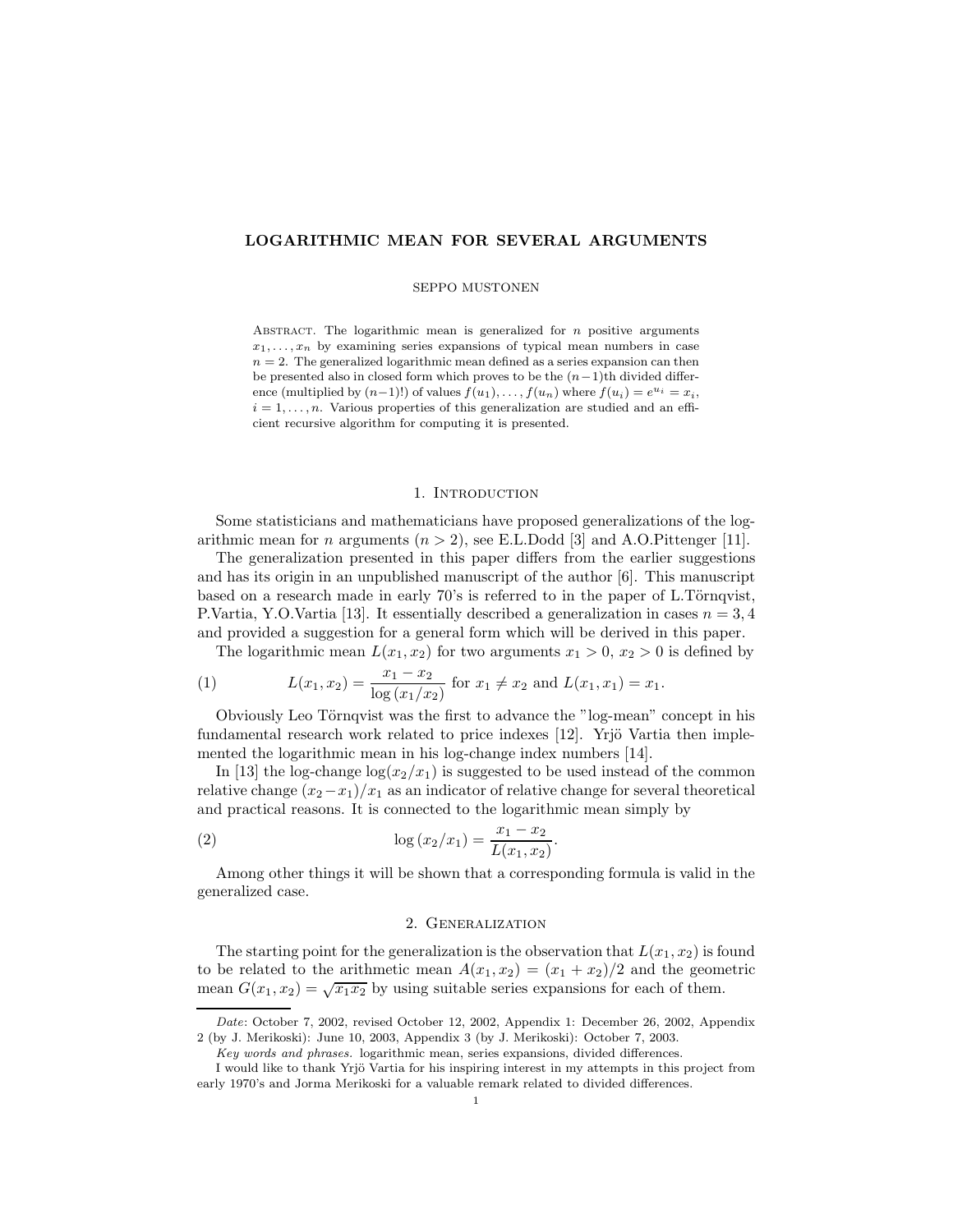By denoting

$$
x_1 = \exp u_1, \ x_2 = \exp u_2
$$

the following expansions based on

$$
\exp u = 1 + u + u^2/2! + u^3/3! + \dots
$$

are immediately obtained:

$$
A(x_1, x_2) = 1 + (u_1 + u_2)/2 + (u_1^2 + u_2^2)/(2 \cdot 2!) + (u_1^3 + u_2^3)/(2 \cdot 3!) + \dots,
$$
  
\n
$$
G(x_1, x_2) = \sqrt{e^{u_1} e^{u_2}} = \exp\left[(u_1 + u_2)/2\right]
$$
  
\n
$$
= 1 + (u_1 + u_2)/2 + (u_1 + u_2)^2/(2^2 \cdot 2!) + (u_1 + u_2)^3/(2^3 \cdot 3!) + \dots
$$
  
\n
$$
= 1 + (u_1 + u_2)/2 + (u_1^2 + 2u_1u_2 + u_2^2)/(2^2 \cdot 2!)
$$
  
\n
$$
+ (u_1^3 + 3u_1^2u_2 + 3u_1u_2^2 + u_2^3)/(2^3 \cdot 3!) + \dots,
$$
  
\n
$$
L(x_1, x_2) = (e^{u_1} - e^{u_2})/(u_1 - u_2)
$$
  
\n
$$
= 1 + (u_1 + u_2)/2 + (u_1^2 + u_1u_2 + u_2^2)/(3 \cdot 2!)
$$
  
\n
$$
+ (u_1^3 + u_1^2u_2 + u_1u_2^2 + u_2^3)/(4 \cdot 3!) + \dots
$$

The expansions are identical up to the first degree. In the term of degree *m >* 1 the essential factor is a symmetric homogeneous polynomial of the form

$$
B_m u_1^m + B_{m-1} u_1^{m-1} u_2 + B_{m-2} u_1^{m-2} u_2^2 + \dots + B_0 u_2^m
$$

divided by the sum of its coefficients  $B_m, B_{m-1}, \ldots, B_0$ . These coefficients characterize each of the means completely.

In the arithmetic mean we have

$$
B_0 = B_1 = 1
$$
 and  $B_2 = \cdots = B_{m-1} = 0$ .

In the geometric mean they are binomial coefficients

$$
B_i=C(m,i), i=0,1,\ldots,m
$$

and in the logarithmic mean all coefficients equal to 1:

$$
B_i = 1, \, i = 0, 1, \dots, m.
$$

The coefficients of the logarithmic mean arise from division  $(u_1^{m+1} - u_2^{m+1})/(u_1 - u_2)$ which symmetrizes its structure. Also other means (like harmonic and moment means) have similar expansions but their *B* coefficients are more complicated. The logarithmic mean has the most balanced *B* structure.

On the basis of this fact it was natural to generalize *L* in such a way that it keeps this simple structure. Thus the logarithmic mean for *n* observations

$$
x_i = \exp u_i, \ i = 1, 2, \dots, n
$$

is defined by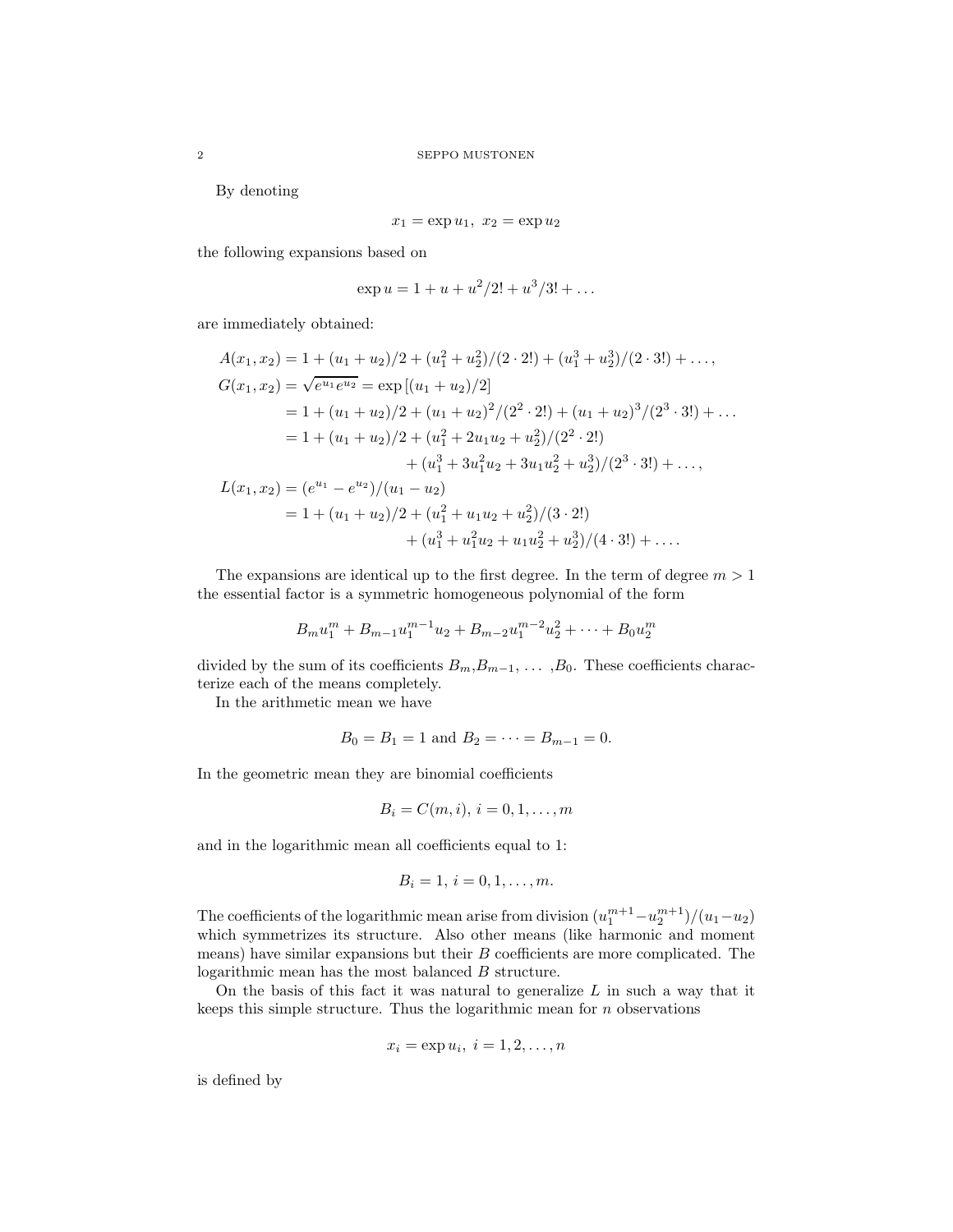(3)  
\n
$$
L(x_1, x_2,..., x_n) = 1 + (u_1 + u_2 + \dots + u_n)/n
$$
\n
$$
+ \frac{u_1^2 + u_1 u_2 + \dots + u_1 u_n + u_2^2 + u_2 u_3 + \dots + u_n^2}{C(n+1, 2) \cdot 2!}
$$
\n
$$
+ \dots
$$
\n
$$
+ \frac{u_1^m + u_1^{m-1} u_2 + \dots + u_n^m}{C(n+m-1, m) \cdot m!}
$$
\n
$$
+ \dots
$$

In this series expansion the polynomial in the term of degree *m* has the form

$$
P(n,m) = \sum_{\substack{i_1+i_2+\cdots+i_n=m\\i_1\geq 0, i_2\geq 0,\ldots,i_n\geq 0}} u_1^{i_1} u_2^{i_2} \ldots u_n^{i_n}
$$

and so the all *B* coefficients are equal to 1. They have divisors  $C(n + m - 1, m)$ corresponding to the number of summands.

In my earlier study [6] I succeeded in transforming this expansion to a closed form

(4) 
$$
L(x_1, x_2,..., x_n) = (n-1)! \sum_{i=1}^n \frac{x_i}{\prod_{\substack{j=1 \ j \neq i}}^n \log (x_i/x_j)}
$$

when all the x's are mutually different positive numbers. In fact, I was then able to prove (4) in cases  $n = 3, 4$  and the general form was only a natural conjecture. I lost my interest in further studies since the formula is numerically very unstable for large *n* values. It is better to use the series expansion (3) in practice. However, in theoretical considerations (4) is important.

# 3. Derivation of the formula (4)

Polynomials  $P(n, m)$  can be represented in a recursive form according to decreasing powers of the last *u* as

(5)  
\n
$$
P(n,m) = u_n^m + u_n^{m-1} P(n-1,1) + u_n^{m-2} P(n-1,2) \dots
$$
\n
$$
+ u_n^1 P(n-1,m-1) + u_n^0 P(n-1,m)
$$

with side conditions  $P(n, 1) = u_1 + u_2 + \cdots + u_n, P(1, m) = u_1^m$ .

If all *x*'s (and therefore also *u*'s) are mutually different, it is fundamental to notice that polynomials  $P(n, m)$  can be represented by another way by using expressions

(6) 
$$
Q(n,m) = \sum_{i=1}^{n} \frac{u_i^m}{U_i}, \ m = 0, 1, 2, ...
$$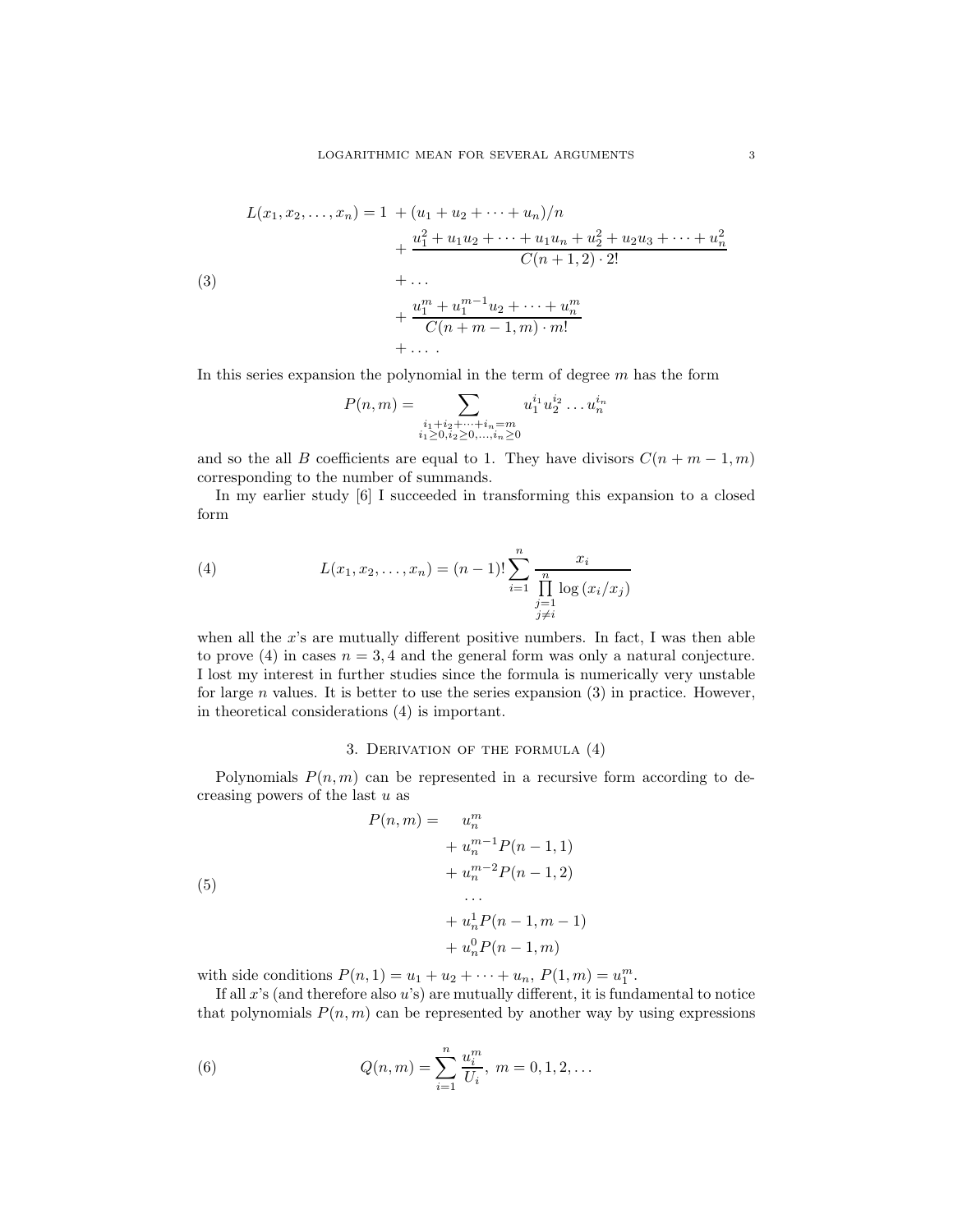where

(7) 
$$
U_i = \prod_{\substack{j=1 \ j \neq i}}^n (u_i - u_j), \ i = 1, 2, \dots, n.
$$

The following identities are valid and will be proved in the next chapter.

(8) 
$$
Q(n,m) = 0
$$
 for  $m = 0, 1, 2, ..., n-2$ ,

(9) 
$$
Q(n, n-1) = 1
$$
,

(10) 
$$
Q(n,m) = P(n, m-n+1) \text{ for } m = n, n+1, n+2, ...
$$

By means of these identities the formula (4) can be derived from the definition (3) as follows:

$$
L(x_1, x_2,..., x_n) = 1 + P(n, 1)/n + P(n, 2)/[C(n + 1, 2) \cdot 2!] + ... + P(n, m)/[C(n + m - 1, m) \cdot m!] + ... = 1 + (n - 1)! \sum_{m=1}^{\infty} \frac{P(n, m)}{(n + m - 1)!} = 1 + (n - 1)! \sum_{m=1}^{\infty} \frac{Q(n, n + m - 1)}{(n + m - 1)!} \quad \text{from (10)} = 1 + (n - 1)! \sum_{k=n}^{\infty} \frac{Q(n, k)}{k!} = (n - 1)! \sum_{k=n-1}^{\infty} \frac{Q(n, k)}{k!} \quad \text{from (9)} = (n - 1)! \sum_{k=0}^{\infty} \frac{Q(n, k)}{k!} \quad \text{from (8)} = (n - 1)! \sum_{k=0}^{\infty} \frac{\sum_{i=1}^{n} u_i^k / U_i}{k!} \quad \text{from (6)} = (n - 1)! \sum_{i=1}^{n} \frac{\sum_{k=0}^{\infty} u_i^k / k!}{U_i} = (n - 1)! \sum_{i=1}^{n} \frac{\exp u_i}{\frac{\sum_{i=1}^{n} (u_i - u_j)}{n}} \quad \text{from (7)}
$$

which is identical with (4) since  $u_i = \log x_i$ ,  $i = 1, 2, \ldots, n$ .

# 4. Proof of identities (8), (9), (10)

It can be seen immediately that the identities are valid for  $n = 2$ . In this case  $Q(2, k) = u_1^k/(u_1 - u_2) + u_2^k/(u_2 - u_1) = (u_1^k - u_2^k)/(u_1 - u_2), \ k = 0, 1, 2, \ldots$ and thus

$$
Q(2,0) = 0
$$
,  $Q(2,1) = 1$  and  $Q(2,k) = P(2,k-1)$  for  $k = 2,3,...$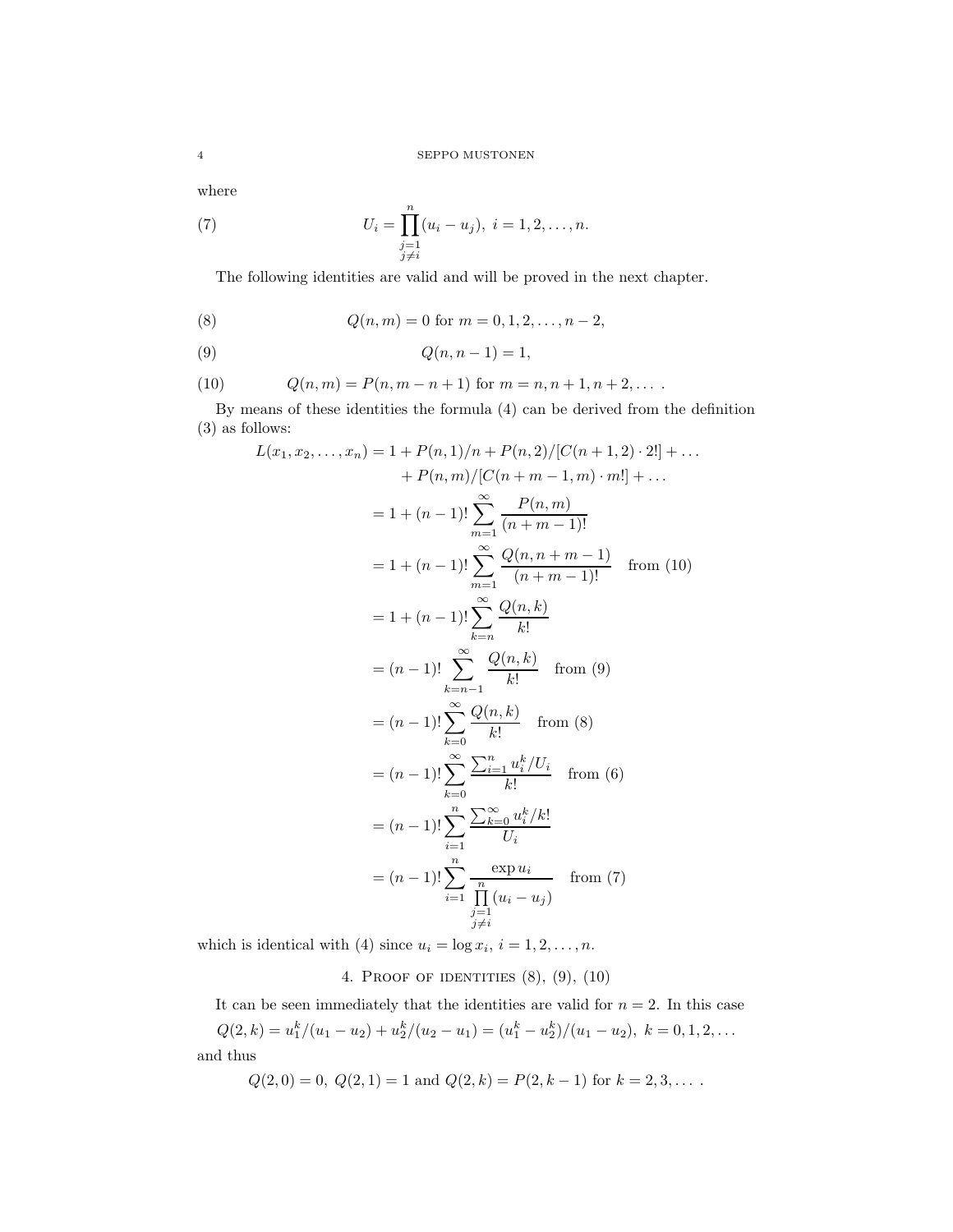The general proof is based on induction from  $n-1$  to *n*. Thus by assuming that the identities are valid in case  $n-1$  it will be shown that they are valid in case  $n$ , too.

By writing denominators  $u_i^m$  of (6) in the form  $(u_i^m - u_n^m) + u_n^m$  and by splitting these terms and by dividing the first part by the last factor  $u_i - u_n$  in divisor (7) we get a recursion formula

(11)  
\n
$$
Q(n, m) = u_n^{m-1} Q(n - 1, 0)
$$
\n
$$
+ u_n^{m-2} Q(n - 1, 1)
$$
\n
$$
\cdots
$$
\n
$$
+ u_n^0 Q(n - 1, m - 1) + u_n^m Q(n, 0), \ m = 1, 2, \dots
$$

Let us denote  $Q(n,0) = f(u_1, u_2, \ldots, u_n)$  and study the function f with the inverse values of its arguments, i.e. the function  $f(1/u_1, 1/u_2, \ldots, 1/u_n)$ . Then the expressions  $1/u_i - 1/u_j$  can be written in the form  $(u_j - u_i)/(u_i u_j)$  and after simplification we get

$$
f(1/u_1, 1/u_2, \ldots, 1/u_n) = (-1)^n u_1 u_2 \ldots u_n Q(n, n-2).
$$

By applying the recursion formula (11) to the last factor and by observing that (8) is valid in case  $n-1$ , we see that only the last term in the recursion formula can be different from 0 and hence

$$
f(1/u_1, 1/u_2, \ldots, 1/u_n) = (-1)^n u_1 u_2 \ldots u_n u_n^{n-2} f(u_1, u_2, \ldots, u_n).
$$

Function  $f(u_1, u_2, \ldots, u_n)$  is homogeneous and symmetric. If f were else than identically zero, it leads to a contradiction since the right side of the last equation could not be a symmetric function in cases  $n > 2$ . Thus  $Q(n, 0) = 0$  for  $n = 2, 3, \ldots$ and (8) has been proved in case  $m = 0$ .

Then in (11) the last term can be omitted and we have

(12)  
\n
$$
Q(n,m) = u_n^{m-1}Q(n-1,0)
$$
\n
$$
+ u_n^{m-2}Q(n-1,1)
$$
\n...\n
$$
+ u_n^{0}Q(n-1,m-1), \ m = 1,2,...
$$

$$
\hbox{By the induction assumption this gives}\\
$$

$$
Q(n, 1) = u_n^0 Q(n - 1, 0) = 0,
$$
  
\n
$$
Q(n, 2) = u_n^1 Q(n - 1, 0) + u_n^0 Q(n - 1, 1) = 0,
$$
  
\n...  
\n
$$
Q(n, n - 2) = u_n^{n-3} Q(n - 1, 0) + \dots + u_n^0 Q(n - 1, n - 3) = 0
$$

and so (8) has been proved also for  $m = 1, 2, \ldots, n - 2$ .

In case  $m = n - 1$  (12) gives

$$
Q(n, n-1) = u_n^0 Q(n-1, n-2) = 1
$$

and (9) is valid.

In case  $m = n (12)$  gives

$$
Q(n, n) = u_n^1 Q(n - 1, n - 2) + u_n^0 Q(n - 1, n - 1)
$$
  
=  $u_n + (u_1 + u_2 + \dots + u_{n-1}) = u_1 + u_2 + \dots + u_n$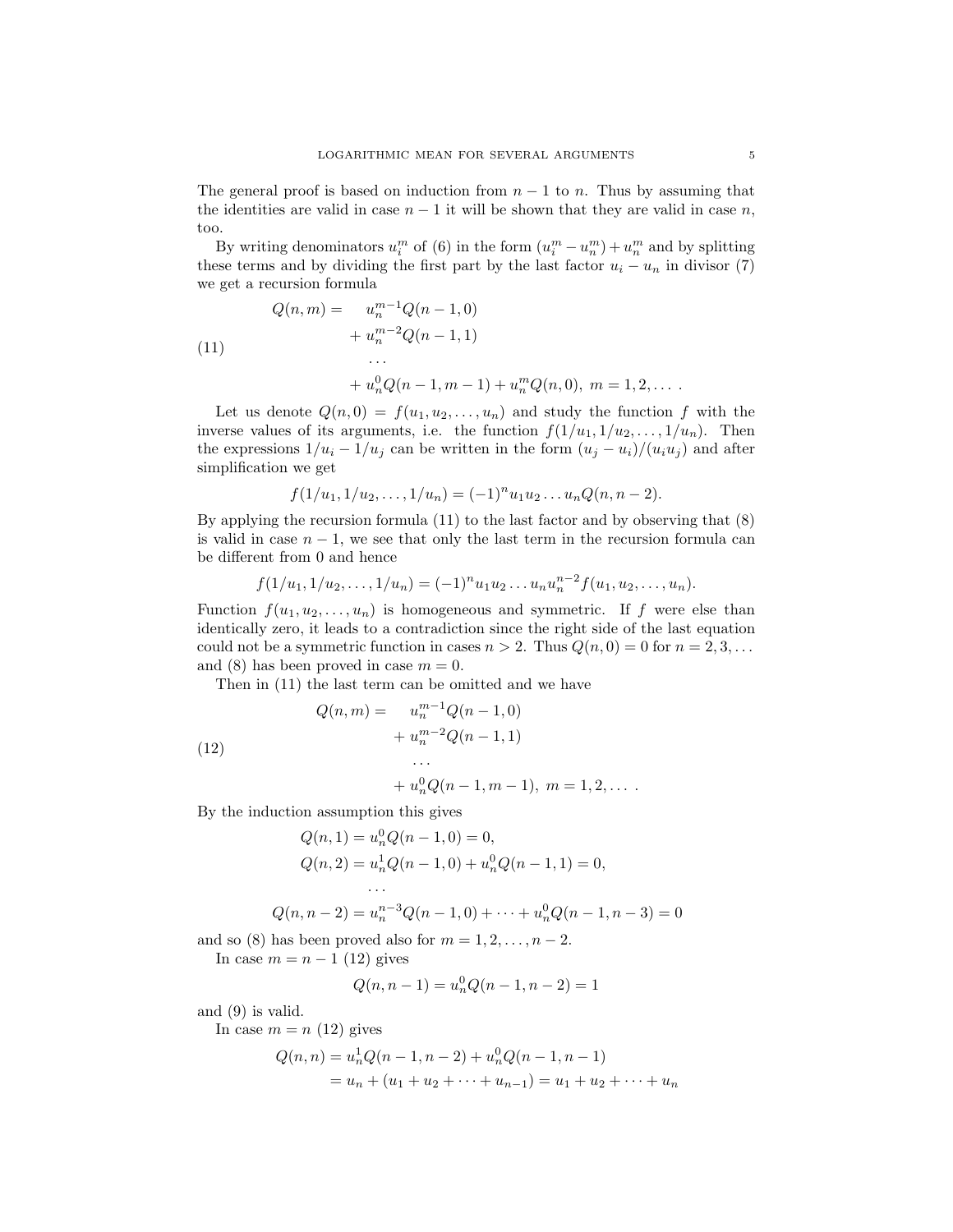and (10) is valid when  $m = n$  and hence  $Q(n, n) = P(n, 1)$ . By these results the recursion formula (12) is reduced to the form

(13)  
\n
$$
Q(n,m) = u_n^{m-n+1} + u_n^{m-n} Q(n-1, n-1)
$$
\n...\n
$$
+ u_n^0 Q(n-1, m-1), \ m = n, n+1, \dots
$$

By using this formula and (10) for  $n-1$  we get

$$
Q(n, n + 1) = u_n^2 + u_n^1 Q(n - 1, n - 1) + u_n^0 Q(n - 1, n)
$$
  
=  $u_n^2 + u_n P(n - 1, 1) + P(n - 1, 2)$   
=  $P(n, 2)$  from (5)

which means that (10) is valid for  $m = n + 1$  and  $Q(n, n + 1) = P(n, 2)$ . Similarly, when  $m > n$  we obtain by using (13) and (10) (the latter for  $n - 1$ )

$$
Q(n,m) = u_n^{m-n+1}
$$
  
+  $u_n^{m-n}P(n-1,1)$   
+  $u_n^{m-n-1}P(n-1,2)$   
...  
+  $u_n^0P(n-1,m-n+1) = P(n,m-n+1)$  from (5)

and this proves (10) in general.

#### 5. Logarithmic mean and divided differences

Since I felt that identities (8) and (9) must be known in some other connections and, in particular, the denominators (7) are present also in the Lagrange's interpolation formula, I sent an inquiry about their origin to some of my colleagues in Finland.

Jorma Merikoski (University of Tampere) remarked immediately that in fact (8) and (9) are well-known identities when considering divided differences (in the Lagrangian interpolation scheme) for powers  $u^k$ ,  $k = 0, 1, \ldots, n - 2$ .

His note led me to find out that (4) is equal to the (only) (*n*−1)th order divided difference of function values  $x_i = \exp u_i$ ,  $i = 1, 2, \ldots, n$ , multiplied by  $(n-1)!$  (See e.g. C.E.Fröberg  $[4]$  p. 148).

For example, in case  $n = 3$  the divided differences are

| $u$   | $f(u)$           | 1st difference        | 2nd difference   |
|-------|------------------|-----------------------|------------------|
| $u_1$ | $\exp u_1$       | $\exp u_2 - \exp u_1$ |                  |
| $u_2$ | $\exp u_2 - u_1$ | $\exp u_3 - \exp u_2$ | $\exp u_3 - u_2$ |
| $u_2$ | $\exp u_2$       | $\exp u_3 - u_2$      | $\exp u_2 - u_1$ |
| $u_3$ | $\exp u_3$       | $\exp u_2$            | $u_3 - u_2$      |
| $u_3$ | $\exp u_3$       | $\exp u_2$            |                  |
| $u_3$ | $\exp u_3$       | $\exp u_2$            |                  |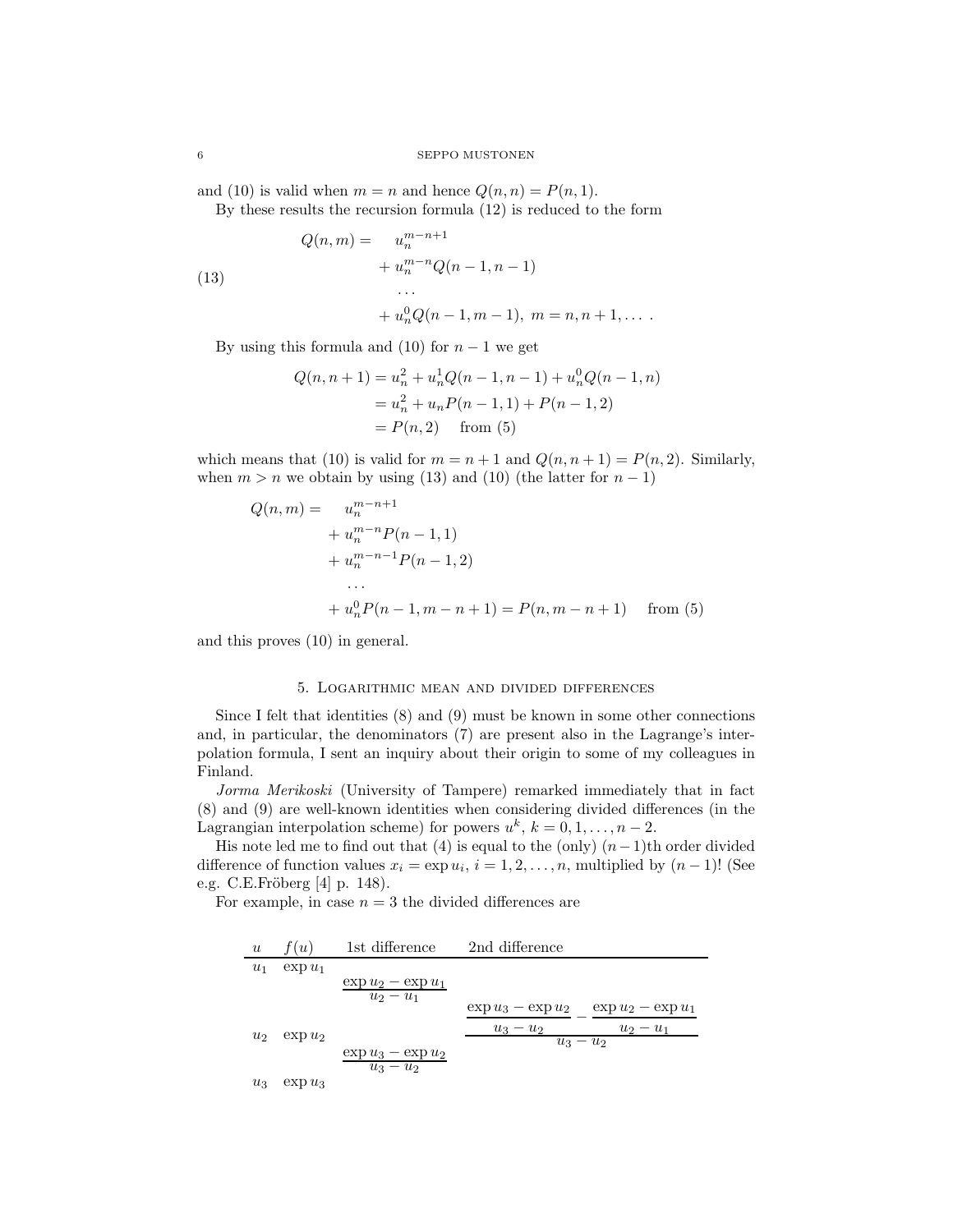and the second divided difference is equal to  $L(\exp u_1, \exp u_2, \exp u_3)/2 =$ 

$$
\frac{\exp u_1}{(u_1 - u_2)(u_1 - u_3)} + \frac{\exp u_2}{(u_2 - u_1)(u_2 - u_3)} + \frac{\exp u_3}{(u_3 - u_1)(u_3 - u_2)}.
$$

This means that  $L(x_1,...,x_n)$  can be computed recursively according to the formula

(14) 
$$
L(x_1,...,x_n) = (n-1)\frac{L(x_2,...,x_n) - L(x_1,...,x_{n-1})}{\log(x_n/x_1)} \text{ for } n = 2,3,...
$$

Since, according to the classical mean value theorem the  $(n-1)$ <sup>th</sup> divided difference  $d(u_1, \ldots, u_n)$  for function values  $f(u_1), \ldots, f(u_n)$  (for a function f which is continuously differentiable  $n-1$  times) can represented in the form (see Fröberg [4], p. 148)

$$
d(u_1, \dots, u_n) = \frac{f^{(n-1)}(\xi)}{(n-1)!}
$$

where  $\min(u_1, \ldots, u_n) < \xi < \max(u_1, \ldots, u_n)$  we have now  $f(u) = \exp u$  with all derivatives identically equal to  $f(u)$  and hence

$$
L(x_1,\ldots,x_n)=e^{\xi}.
$$

Thus the logarithmic mean is directly related to a 'mean value' also in the sense of standard analysis for real functions.

# 6. Relative changes

By (14) the relative change  $\log (x_n/x_1)$  can be written as

$$
\log (x_n/x_1) = (n-1) \frac{L(x_2, \ldots, x_n) - L(x_1, \ldots, x_{n-1})}{L(x_1, \ldots, x_n)}.
$$

Since trivially

$$
\frac{x_n}{x_1} = \frac{x_2}{x_1} \cdot \frac{x_3}{x_2} \cdot \ldots \cdot \frac{x_n}{x_{n-1}},
$$

we have

$$
\frac{\sum_{i=1}^{n-1} \log (x_{i+1}/x_i)}{n-1} = \frac{L(x_2, \ldots, x_n) - L(x_1, \ldots, x_{n-1})}{L(x_1, \ldots, x_n)},
$$

i.e. the average of the log-changes in series of observations  $x_1, x_2, \ldots, x_n$  is equal to a natural generalization of the right-hand side in (2).

## 7. Logarithmic mean for exponentially growing data

Let us consider the data set

$$
x_0, x_0c, x_0c^2, x_0c^3, \ldots, x_0c^{n-1}.
$$

In this case (4) can be written in the form

$$
L(x_1,...,x_n) = \frac{(n-1)! \, x_0}{(\log c)^{n-1}} \sum_{i=1}^n \frac{c^{i-1}}{\prod_{\substack{j=1 \ j \neq i}}^n (i-j)}.
$$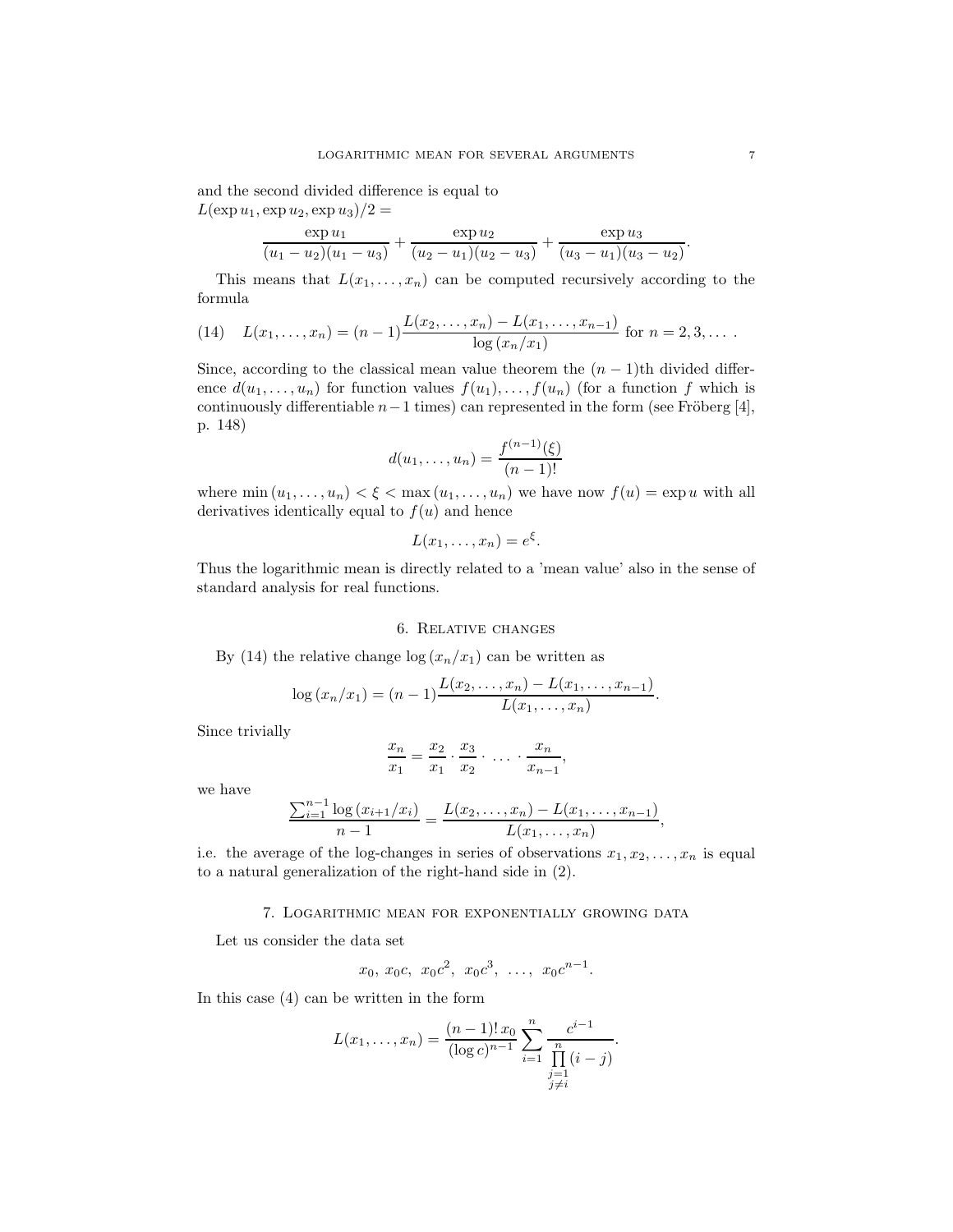#### 8 SEPPO MUSTONEN

The divisors in the sum are of the form  $(-1)^{n-i}(i-1)!(n-i)!$  and then according to the formula  $C(m, k) = m!/[k! * (m-k)!]$  for binomial coefficients we have

$$
L(x_1,...,x_n) = \frac{(n-1)! \, x_0}{(\log c)^{n-1}} \sum_{i=1}^n \frac{(-1)^{n-i} C(n-1, i-1) c^{i-1}}{(n-1)!}
$$
  
=  $\frac{(n-1)! \, x_0}{(\log c)^{n-1}} \times \frac{(c-1)^{n-1}}{(n-1)!}$  (from binomial formula)  
=  $x_0 [(c-1)/\log c]^{n-1}$   
=  $x_0 L(c, 1)^{n-1}$ .

Thus when the observations are growing by a constant factor  $c > 1$ , the logarithmic mean grows by a constant factor  $L(c, 1)$ . Apparently the same result is obtained for  $0 < c < 1$ , too.

In fact, a corresponding result is valid for the geometric mean since we get immediately that

$$
G(x_1, x_2, \dots, x_n) = x_0 G(c, 1)^{n-1}
$$

where  $G(c, 1) = \sqrt{c \cdot 1}$ . It shows certain similarity between the geometric and logarithmic mean. However, when  $c \neq 1$ , it follows that  $\lim_{n\to\infty} L/G = \infty$  since

(15) 
$$
L(c, 1) > G(c, 1).
$$

Inequality (15) for  $c > 1$  can be proved simply by studying the behaviour of the function  $f(x) = \log x[L(x^2, 1) - G(x^2, 1)] = (x^2 - 1)/2 - x \log x$  for  $x > 1$ . Since

(16) 
$$
L(ax, ay) = aL(x, y) \text{ and } G(ax, ay) = aG(x, y) \text{ for } a > 0,
$$

it follows immediately that  $(15)$  is valid also for  $0 < c < 1$ . Hence  $(15)$  has been proved for all positive  $c \neq 1$ . Similarly the inequality  $L(x, y) > G(x, y)$  for  $x \neq y$ is proved by using (15) and (16). Of course, other general proofs are available, see e.g. B.C.Carlson [1].

## 8. Computational aspects

In principle, the generalized logarithmic mean can be computed quickly from the closed form (4) but this fails numerically for  $n > 14$  although double precision is used. The reason for this unpleasant phenomen is the fact that (4) is a sum of 'huge' alternating terms and the number of significant digits are soon lost. Furthermore (4) is not applicable at all when some *x*'s are equal. Also the recursive formula (14) suffers for same reasons.

Hence the main method for computing logarithmic means in the statistical system Survo (Mustonen [7], http://www.survo.fi) is based on the original definition i.e. the series expansion (3). For this task I have created a new Survo program module LOGMEAN.

When using the series expansion it is essential how the symmetric, homogeneous polynomials  $P(m, n)$  are evaluated. It is done by using the recursive formula (5). To speed up the recursion process the LOGMEAN module saves all computed  $P(n, m)$ values in a table. Thus in each recursive step it is checked whether the current  $P(n, m)$  has been already calculated. By this technique cases where *n* is less than 10000 are calculated very rapidly but on current PC's also cases where *n* is much higher can be handled.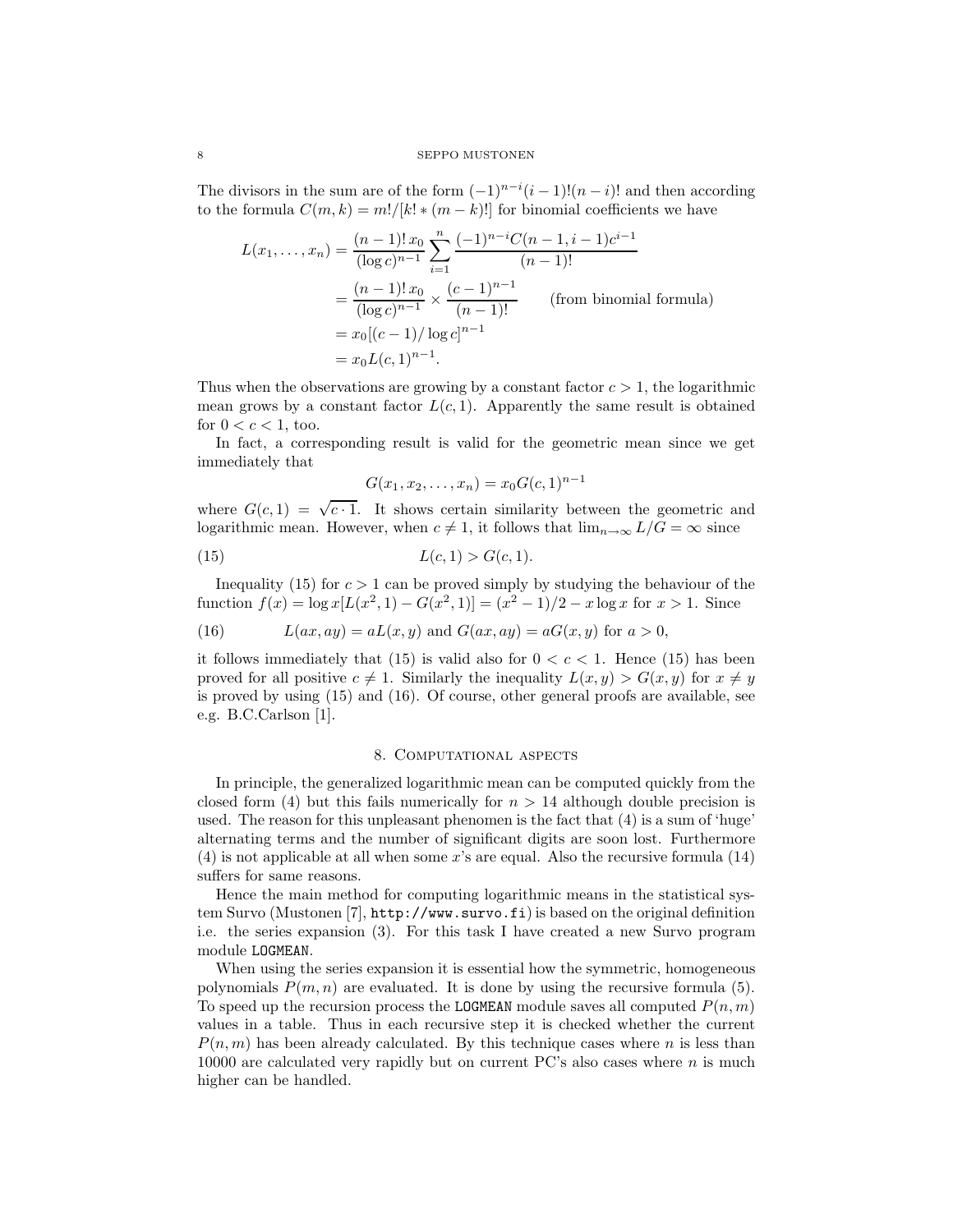For example, for a data set 1, 2, 3,  $\dots$ ,  $n(n = 200000)$  LOGMEAN gives

$$
L_n = 73578.65538616560 \quad \text{(logarithmic mean)}G_n = 73578.47151997556 \quad \text{(geometric mean)}
$$

and after doing the same when the last observation 200000 is omitted we get for  $n = 200000$ 

$$
L_n - L_{n-1} = 0.36788036154758 \t L_n/n = 0.36789327693083
$$
  
\n
$$
G_n - G_{n-1} = 0.36788036060170 \t G_n/n = 0.36789235759988
$$

On the basis of these calculations it is obvious that

$$
\lim_{n \to \infty} (L_n - L_{n-1}) = \lim_{n \to \infty} (G_n - G_{n-1}) = 1/e = 0.367879...
$$

and also

$$
\lim_{n \to \infty} (L_n/n) = \lim_{n \to \infty} (G_n/n) = 1/e.
$$

For the geometric mean these results can be proved by Stirling's formula. The same is not yet proved for the logarithmic mean.

# 9. Concluding remarks

The generalization presented in this paper comes close to that of Pittenger [11] in certain aspects. However, already numerical examples with  $n = 3$  show that it these generalizations are not the same. Also in principle Pittenger's approach is different since he starts from the inverse of  $L(x_1, x_2)$  and by following Carlson [1] writes this inverse as a certain definite integral which is then extended into multivariable form and finally represented as a closed expression.

It is obvious that the generalized logarithmic mean as defined in this paper satisfies inequalities

$$
(17) \tG(x_1,\ldots,x_n) \le L(x_1,\ldots,x_n) \le A(x_1,\ldots,x_n)
$$

but it has not been proved for  $n > 2$ . By comparing series expansions of the form (3) it may be possible to show even a stronger result that the inequalities are valid term by term, i.e.

(18) 
$$
\frac{(u_1 + \dots + u_n)^m}{n^m} \le \frac{P(n,m)}{C(n+m-1,m)} \le \frac{u_1^m + \dots + u_n^m}{n}
$$

for  $u_i \geq 0$ ,  $i = 1, 2, \ldots, n$ . Then (17) is also valid when any of the *u*'s is  $< 0$ , i.e. any of the  $x$ 's  $\in (0,1)$ , since for any of these means, say *M*, we have  $M(ax_1, \ldots, ax_n)$  =  $aM(x_1,\ldots,x_n)$  for all  $a>0$ .

The LOGMEAN program includes options for checking the validity of (17) and (18). In rather extensive numerical tests no violation against these conjectures have been found.

10. Appendix 1: Proof of (18) in case *n* = 2 (26 December 2002)

When  $n = 2$  it is sufficient to study the case  $u_1 = u$ ,  $u_2 = 1$  and assume that  $u > 1$ . Then (18) can be written as

(19) 
$$
\frac{(u+1)^m}{2^m} \le \frac{u^{m+1}-1}{(m+1)(u-1)} \le \frac{u^m+1}{2}
$$

The second part of this double inequality is equivalent to

$$
2(u^{m+1}-1) \le (m+1)(u-1)(u^m+1)
$$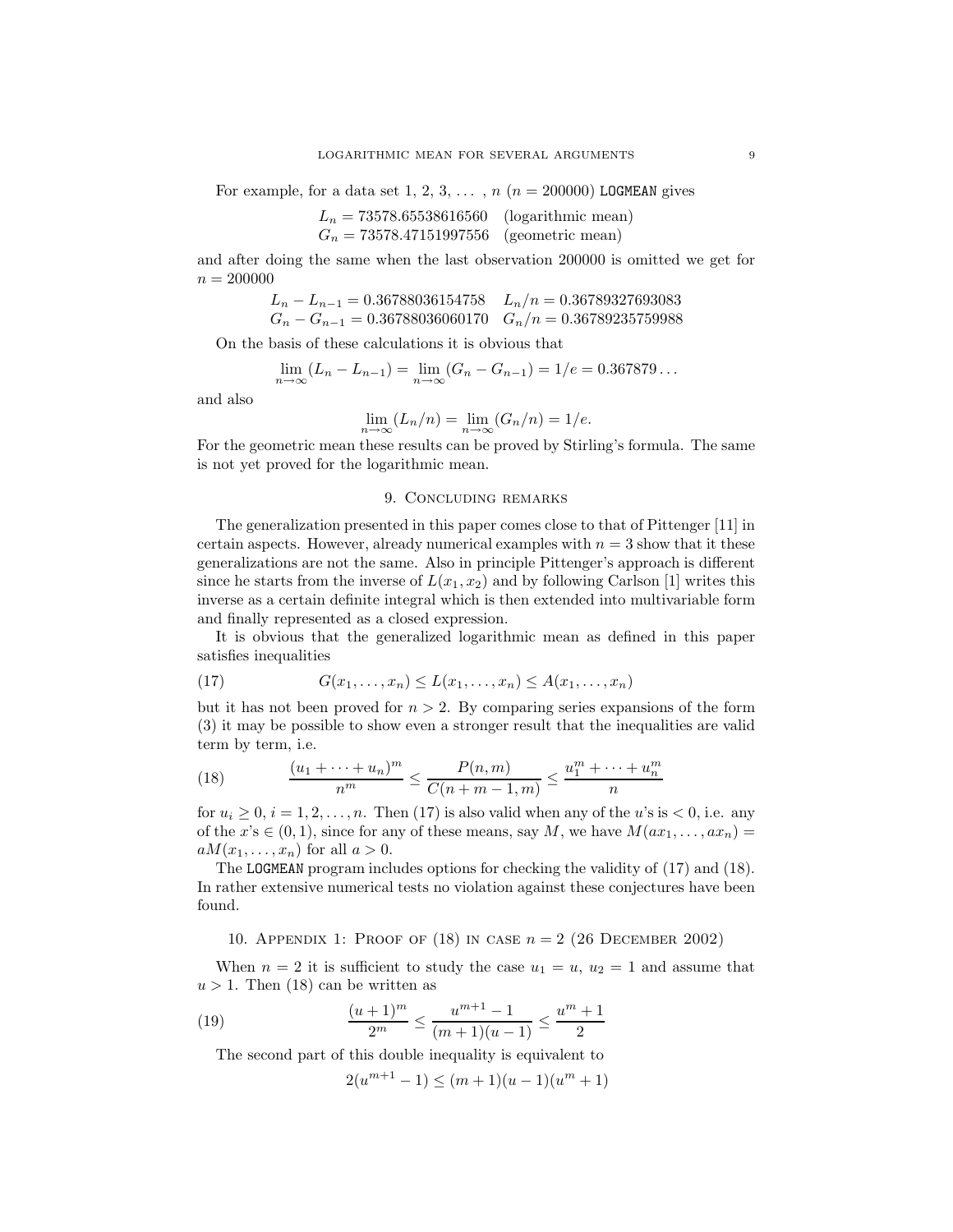or

(20) 
$$
f(u) = (m-1)u^{m+1} - (m+1)u^m + (m+1)u - (m-1) \ge 0.
$$

By studying the first and second derivatives of  $f(u)$  it can be easily seen that (20) holds.

The first part of the double inequality is equivalent to

$$
(m+1)(u-1)(u+1)^m \le 2^m(u^{m+1}-1)
$$

or

(21) 
$$
g(u) = 2^m(u^{m+1} - 1) - (m+1)(u-1)(u+1)^m \ge 0.
$$

It can be shown by induction that the  $k^{th}$  derivative of  $g(u)$  is

$$
g^{(k)}(u) = \frac{(m+1)!}{(m-k+1)!} [2^m u^{m-k+1} - k(u+1)^{m-k+1} - (m-k+1)(u-1)(u+1)^{m-k}]
$$

for  $k \leq m+1$  and  $g^{(k)}(u) = 0$  for  $k > m+1$ . Especially when  $u = 1$  we have

$$
g^{(k)}(1) = \frac{(m+1)!}{(m-k+1)!} 2^{m-k+1} (2^{k-1} - k), \ k \le m+1.
$$

Thus  $g(u)$  and all its derivatives are non-negative for  $u = 1$  and from the Taylor expansion of  $g(u)$  we can deduce that (21) holds for all *m*.

# 11. Appendix 2: Proof of the first part of (18) (10 June 2003) by Jorma Merikoski

Let  $u_1, ..., u_n \geq 0$ . Their *m*'th "symmetric mean" (see e.g. Mitrinović [5], p. 95) is defined by

$$
s_m(u_1, ..., u_n) = C(n, m)^{-1} \sum_{1 \le i_1 < ... < i_m \le n} u_{i_1} ... u_{i_m}.
$$

Allowing also equal  $i_k$ 's, we meet the "generalized  $m'$ <sup>th</sup> symmetric mean" (see e.g. [5], p. 105, note that  $C(n + m - 1, m) = C(n + m - 1, n - 1)$ , defined by

$$
h_m(u_1, ..., u_n) = C(n+m-1,m)^{-1} \sum_{i_1 + ... + i_n = m} u_1^{i_1} ... u_n^{i_n} \quad (i_1, ..., i_n \ge 0),
$$

which appears in the middle of (18). (Here we define  $0^0 = 1$ . In fact, the functions *s*<sup>m</sup> and *h*<sup>m</sup> should not be called means, since they are not homogeneus and all their values are not between  $\min_i u_i$  and  $\max_i u_i$ . Neither should  $h_m$  be called a generalization of  $s_m$ , since  $s_m$  is not obtained from  $h_m$  as a special case. The functions  $s_m^{1/m}$  and  $h_m^{1/m}$  are actual means.)

Fix  $u_1, \ldots, u_n$ . Neuman ([8], Corollary 3.2) proved that

(22) 
$$
k \leq m \Rightarrow h_k^{1/k} \leq h_m^{1/m}.
$$

Putting  $k = 1$  proves the first part of  $(18)$ . The second part remains open.

DeTemple and Robertson [2] gave an elementary proof of  $(22)$  for  $n = 2$ , but Neuman's proof for general *n* is not elementary, applying *B*-splines. The problem, whether the first part of (18) has an elementary proof, and the stronger problem, whether (22) has such a proof, remain also open.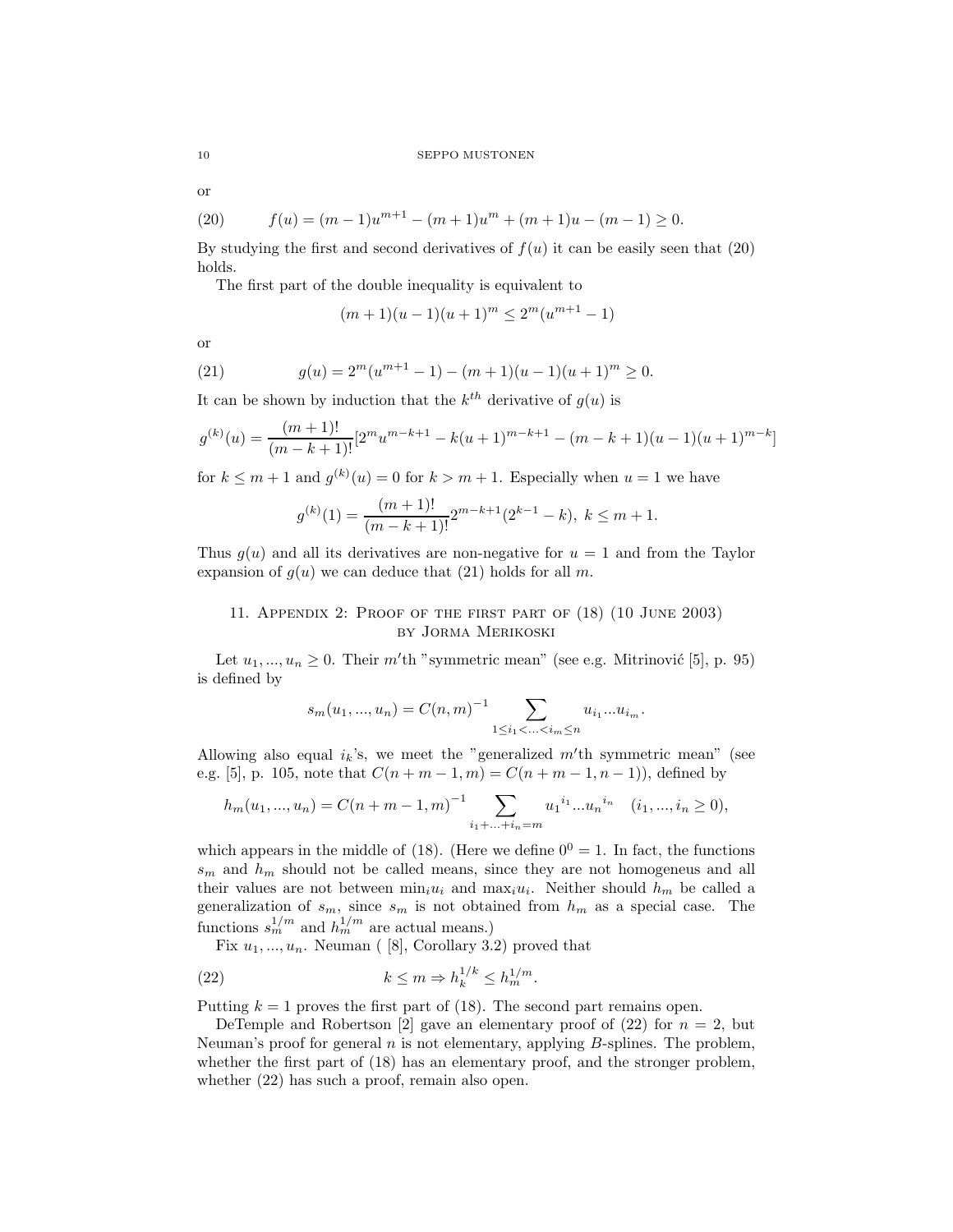# 12. Appendix 3: Alternative derivations of (4). Proofs of (17) (7 October 2003) by Jorma Merikoski

I noted only recently that alternative derivations of (4) and proofs of (17) appear in the literature.

Neuman [9] defined (as a special case of [9], Eq.  $(2.3)$ )

(23) 
$$
L(x_1, ..., x_n) = \int_{E_{n-1}} \left( \exp \sum_{i=1}^n v_i \log x_i \right) dv,
$$

where  $v_1 + ... + v_n = 1$ ,

$$
E_{n-1} = \{(v_1, ..., v_{n-1}) \mid v_1, ..., v_{n-1} \ge 0, v_1 + ... + v_{n-1} \le 1\},\
$$

and  $dv = dv_1...dv_{n-1}$ . He ([9], Theorem 1 and the last formula) proved (17) and reduced  $(23)$  into  $(4)$ .

Pečarić and Simić [10] tied Neuman's approach to a wider context. They studied extensively various logarithmic and other means. As a special case ([10], Remark 5.4), they obtained (4).

Xiao and Zhang (unaware of [9]) defined

(24) 
$$
L(x_1, ..., x_n) = \frac{(n-1)!}{V(\log x_1, ..., \log x_n)} \sum_{i=1}^n (-1)^{n+i} x_i V_i(\log x_1, ..., \log x_n),
$$

where  $V$  denotes the Vandermonde determinant and  $V_i$  is obtained from it by omitting the last row and *i*'th column. Actually (24) equals (4). Also they proved (17).

The current version of this paper can be downloaded from http://www.survo.fi/papers/logmean.pdf

# 13. Appendix 4: An update (17 November 2005) by Jorma Merikoski

Motivated by this paper, I [J. Ineq. Pure Appl. Math. 5 (2004), Article 65] surveyed and further developed its results. Neuman [SIAM J. Math. Anal. 19 (1988), 736-750] proved the second part of (18).

### **REFERENCES**

- [1] B.C.Carlson, *The logarithmic mean*, Amer. Math. Monthly, 79 (1972), 615–618.
- [2] D.W.DeTemple and J.M.Robertson, *On generalized symmetric means of two variables*, Univ. Beograd. Publ. Elektrotehn. Fak. Ser. Mat. Fiz. No. 634-677 (1979), 236–238.
- [3] E.L.Dodd, *Some generalizations of the logarithmic mean and of similar means of two variates which become indeterminate when the two variates are equal*, Ann. Math. Stat., 12 (1941), 422–428.
- [4] C.-E.Fröberg, *Introduction to numerical analysis*, Addison-Wesley, 1965.
- [5] D.S.Mitrinović, *Analytic Inequalities*, Springer, 1970.
- [6] S.Mustonen, *A generalized logarithmic mean*, unpublished manuscript, University of Helsinki, Dept. of Statistics, 1976.
- [7] S.Mustonen, *Survo An integrated environment for statistical computing and related areas*, Survo Systems, 1992.